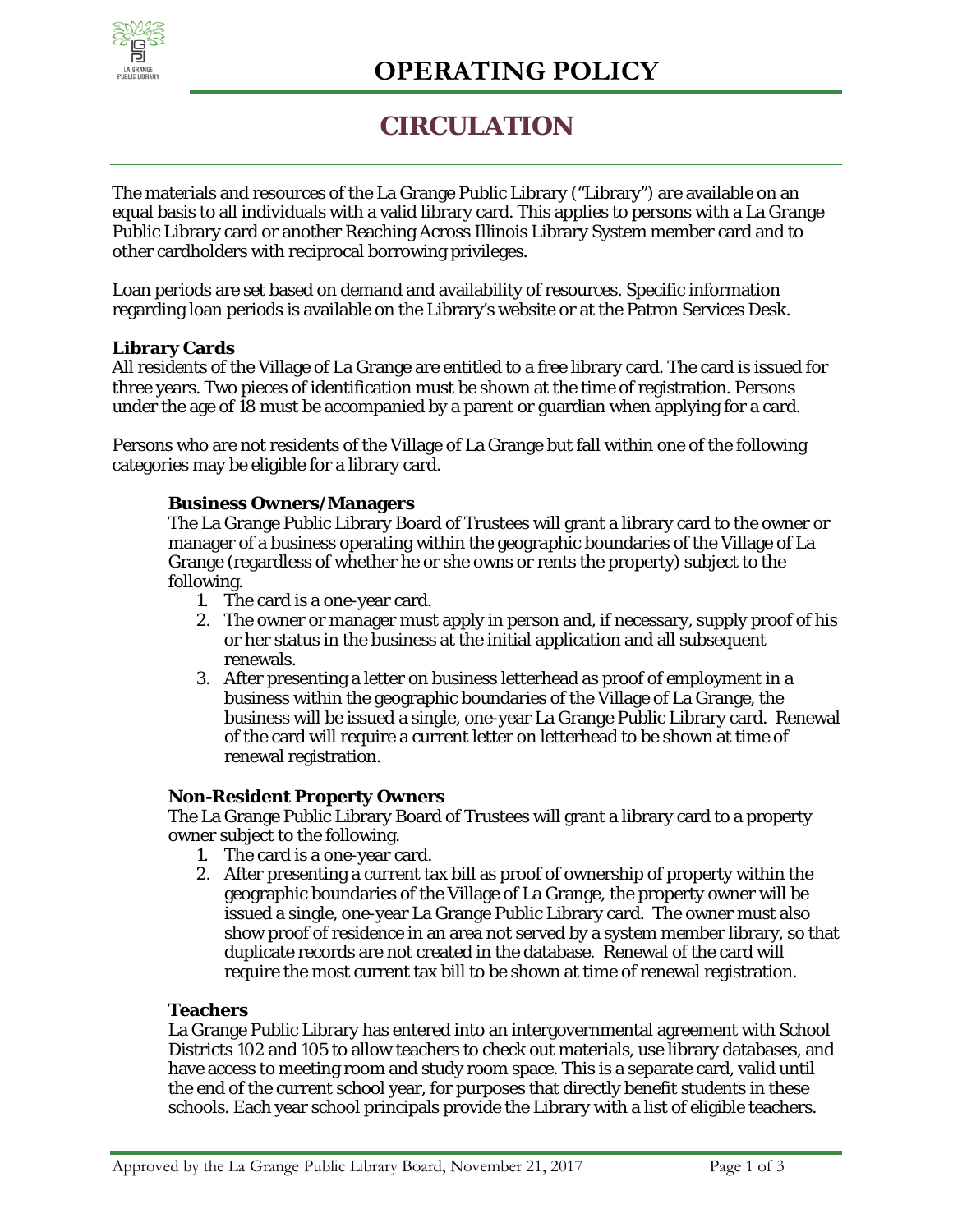

# **Temporary Residents**

Temporary La Grange library cards may be issued to temporary residents (including but not limited to foreign exchange students, shelter residents, and live-in caregivers), with proof of residency within the geographic boundaries of the Village of La Grange and length of stay. Applicants must provide one form of ID and a letter attesting to their residence within the village and length of stay. This temporary card will be valid for a period of up to six months, depending on length of stay. Holders of a temporary card are entitled to all library services available to La Grange Public Library cardholders.

## **Non-Residents**

Non-residents who are not eligible for a library card through one of the above means may purchase a non-resident card. The fee for the non-resident card is based on the "tax bill method," which calculates the library tax the nonresident would pay if the property were located in La Grange.

The La Grange Public Library Board of Trustees adopted the annual Non-Resident Fee in line with Illinois PA 92-0166 effective August 1, 2002. The Board will adopt an annual Resolution specifying its acceptance or declined participation in the Non-Resident Library Card Reciprocal Borrowing Program.

# **Responsibilities of Cardholders**

Cardholders are responsible for all materials borrowed on their card. This includes returning the materials in a timely manner and in the same condition as when the materials were borrowed. Materials kept beyond the loan period will be considered overdue, and fines or replacement fees will be assessed. Replacement and processing fees will also be assessed for lost or damaged materials. Specific information on fines and fees is available at the Patron Services desk. Items borrowed from other libraries will be billed in accordance with rates established by the owning library. Since use of other libraries' materials is a courtesy, it is expected that these bills and fees will be paid promptly.

The Library sends out overdue notices as a courtesy. Patrons are responsible for timely return of materials whether or not they receive the overdue notice. Having overdue materials, fines or fees on library cards may cause borrowing or service restrictions at the La Grange Public Library or at other libraries. Cardholders or parents/guardians of cardholders under 18 years old are also responsible for notifying the Library of any change of address, e-mail address, or telephone number.

There are no age restrictions on the borrowing of materials from the La Grange Public Library. Parents or legal guardians are responsible for monitoring the materials used by their children.

# **Renewal of Library Cards**

Library cards when issued are valid for three years. An expired card may be renewed upon proof of continued residency within the Village of La Grange. All fees and fines must be paid before a card can be renewed.

# **Lost or Stolen Library Cards**

Cardholders are responsible for materials checked out on their cards until the card is reported lost or stolen to the La Grange Public Library. The first replacement card is free; a fee is charged for replacement of any subsequent library card. To replace a lost or stolen card, a patron must prove residency in the Village of La Grange.